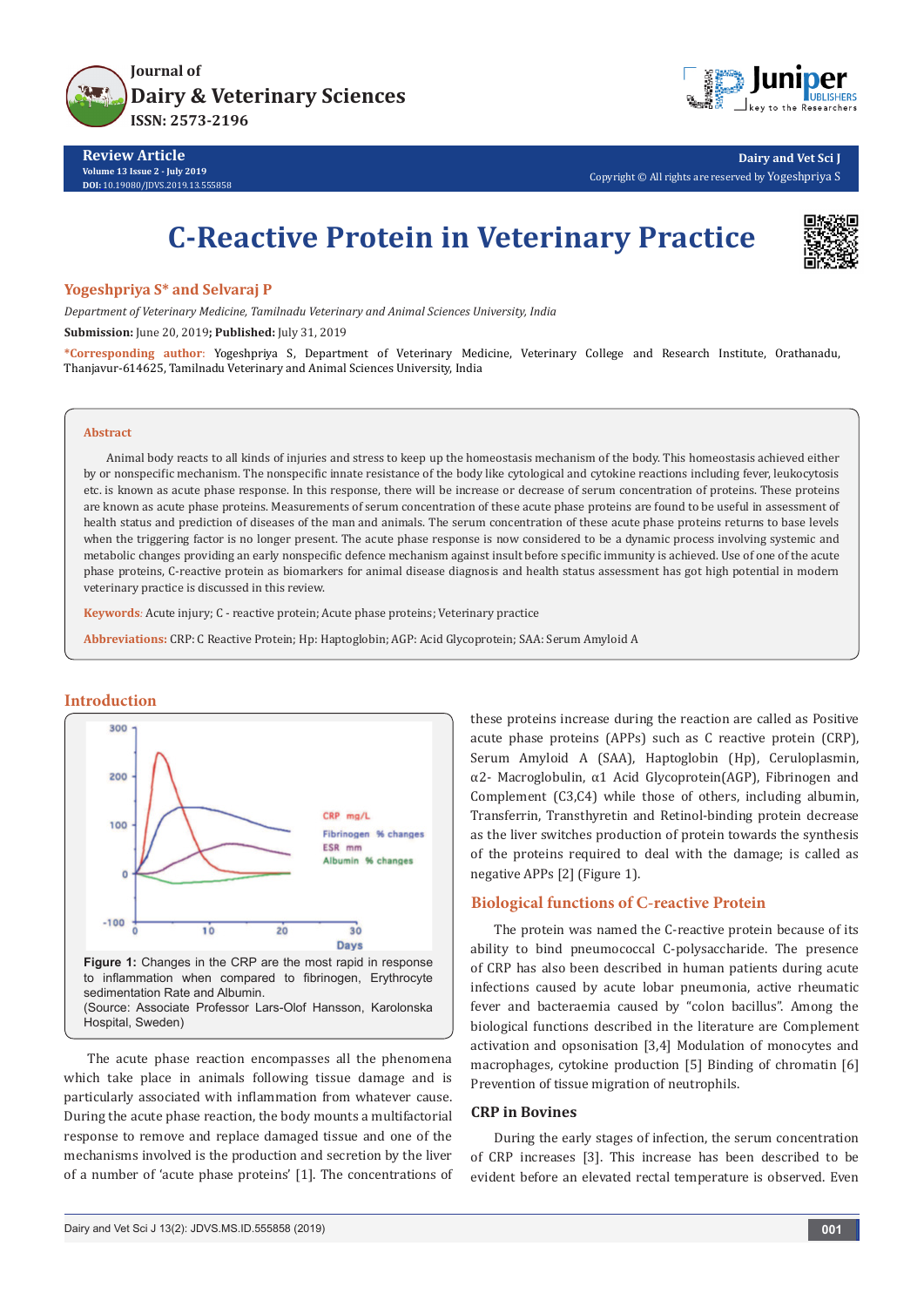though increased concentrations of bovine CRP during naturally occurring infections and a correlation with herd health status have been reported, CRP is generally not considered an acute phase protein in cattle. As stress increases to a critical point, the liver rapidly synthesizes large amounts of CRP and releases it into the blood to provide immediate protection against stress [7]. Diseases in a dairy herd elevated the serum CRP level. The serum CRP level was also correlated with milk production. The greater the milk production, the higher the level of serum CRP. Diseases, especially acute infections, induced much higher levels of CRP production than stress or lactation. Also showing that plasma C-reactive protein concentration is related to different kind of stress (poor health, high lactation, blood collection). Strong correlation was observed in cows after delivery (0-1 month) between fibrinogen and CRP values [8]. Obtained results suggest that not only inflammations but also physiological factors such as pregnancy, delivery and/or state of lactation may have a significant impact on APPs values in the blood plasma of dairy cows. It would be worth in the future to check whether there is a relationship assessing the animal health status obtained using acute phase proteins method relatively to other indicators, such as milk yield, length of lactation or others. Morimatsu [9] also discovered Elevation of bovine serum C-reactive protein by lactation when compared to other Acute Phase protein such as serum amyloid P component levels (Figure 2).



## **CRP in Swine**

In the pigs, as in the dogs and humans, C-reactive protein (CRP) is the prototypical acute phase protein with major diagnostic value. CRP concentrations are useful for evaluating the health status of a swine herd, but not for the health status of an individual animal or the differentiation of diseases. Serum haptoglobin (HP) concentration is better than serum CRP concentration as an indicator of inflammatory reactions in pigs, and HP is an important marker for swine health status [10]. On the other side, pigs undergone experimental study had CRP serum concentration below  $22\mu$ g/ml (mean 18.64  $\pm$  2.59). Twenty-four hour after

coinfection with swine influenza virus (H1N1) and Pasteurella multocida, the mean concentration of CRP reached 62.85 ± 35.55μg/ml. Significant difference were noticed as compared to control animals [11]. The presence of elevated serum Hp and CRP concentrations in apparently healthy pigs at slaughter could provide important information to a veterinary inspector about the presence of sub-clinical lesions that could lead to condemnations or a decrease in the quality of carcasses [12].

# **CRP in Canines**

In canines CRP is the major APP used as marker for systemic inflammation / infection. Normally the level of CRP is less than 1.5 mg/ dL or even lower than 0.5 mg/dl. The normal range may be 0.08 to 2.26 mg/dl [13]. The level rises within 4 to 6 hrs after onset of inflammation / infection. Serum CRP level above 3.5 mg/dl, indicates presence of systemic inflammation. Level above 5 mg/dl is a strong evidence of systemic inflammation. Strong correlation was observed between CRP and animal's temperature and Total Leukocyte counts of canine patients naturally infected with Leptosporosis [14]. CRP levels could be used to monitor early responses to antibiotic treatment and might alert veterinarians to the need for further evaluation or additional treatment. Serum CRP concentrations provide useful information about the severity of inflammation inside the Urinary Bladder. These correlations suggest that CRP concentrations can represent a safe, convenient, and alternative method for evaluating the status of bacterial cystitis [15]. Significantly high CRP values were observed in cases like Lympoma, pyometra, panniculitis, acute pancreatitis, polyarthritis, leptospirosis, babesiosis, parvo viral enteritis, glomerulonephritis, immune mediated disease and malignant neoplasia [16]. Rise in CRP may not be observed in local tumours like leiomyosarcoma, upper respiratory tract infection, diabetes, neurological problems involving intracranial disorders. Since the CRP concentration did not increase in patients with intervertebral disk protrusion, it might be useful in distinguishing arthritis from spinal / brain diseases in patients with lameness. Thus, CRP is a nonspecific inflammatory marker, it could facilitate the diagnosis by indicating the presence and the extent of inflammation.

## **CRP in Elephants**

The reference interval for CRP reported herein for Asian elephants (1.3–12.8 mg/l) is like CRP intervals reported in harbor seals (*Phoca vitulina*) and bottlenose dolphins (*Tursiops truncatus*). When compare to the CRP, SAA is demonstrated to be the most responsive major APP in elephants [17]. This agrees with previous reports where SAA elevations were noted consistently in elephants with Elephant endotheliotropic herpesvirus (EEHV) and in 2 captive elephants with inflammatory lesions. Further studies are needed to address the reactivity of the CRP reagents with elephant proteins and to consider the use of either elephantspecific reagents or non–antibody-based assays.

# **CRP in Chicken**

The birds positive for *E.Coli*, *Pasturella multocida* and *Staphylococcus aureus* infections as well as histomoniasis and